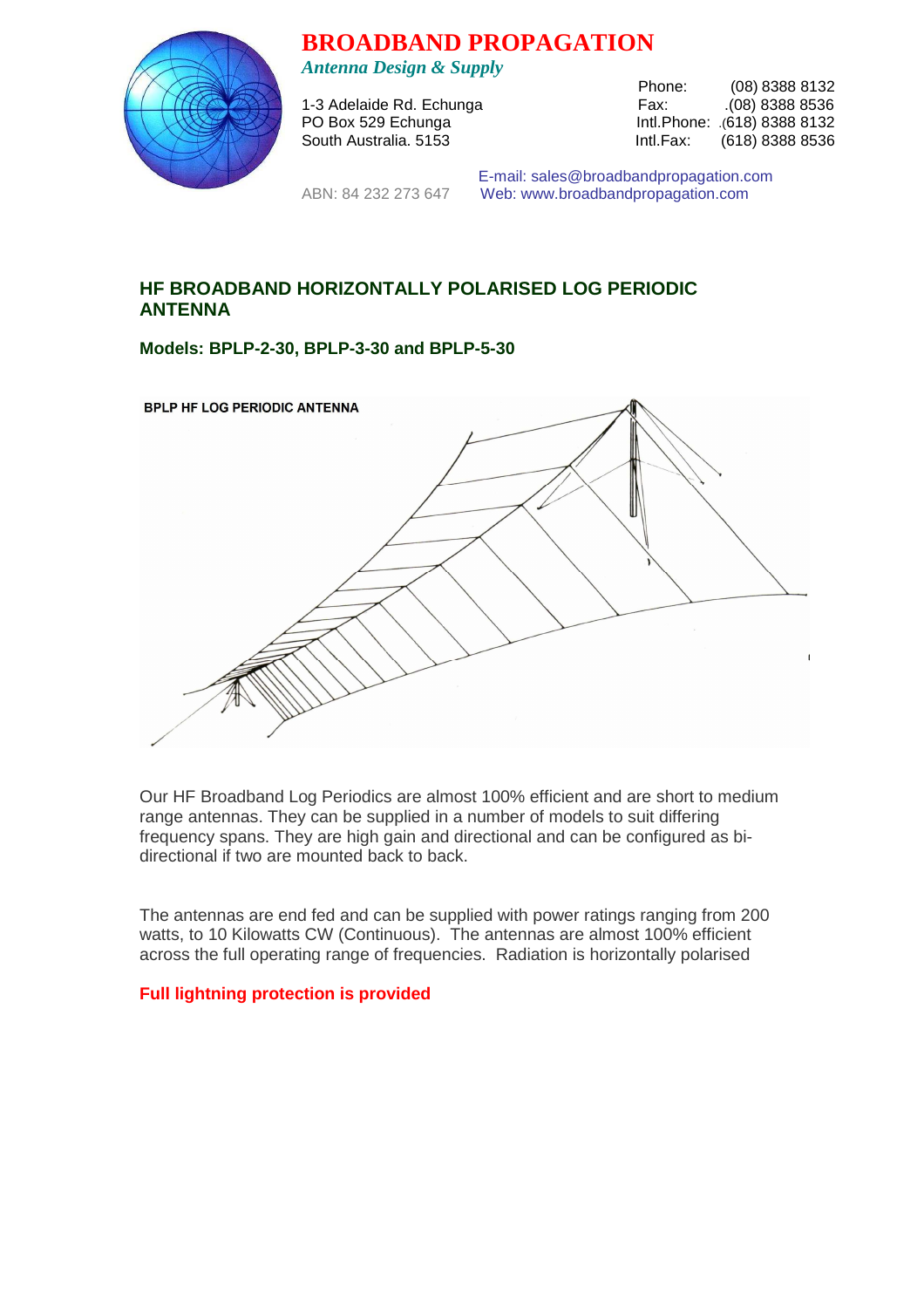| <b>Specifications</b>         | <b>BPLP-2-30</b>                                                                         | <b>BPLP-3-30</b> | <b>BPLP-5-30</b> |  |
|-------------------------------|------------------------------------------------------------------------------------------|------------------|------------------|--|
| <b>Electrical</b>             |                                                                                          |                  |                  |  |
| <b>Frequency:</b>             | 2-30 MHz                                                                                 | 3-30 MHz         | 5-30 MHz         |  |
| Gain:                         | Dependant on frequency 8-13 dBi                                                          |                  |                  |  |
| VSWR:<br><b>Polarisation:</b> | 2.0-1 most of band, 2.5:1 maximum<br>Horizontal                                          |                  |                  |  |
| <b>Power Rating:</b>          | 250 watt average (1 kW PEP) 1 Kilowatt average<br>(4 kW PEP) and 10 Kilowatt (40 kW PEP) |                  |                  |  |
|                               |                                                                                          |                  |                  |  |
| models available              |                                                                                          |                  |                  |  |
| Input Impedance:              | 50 ohms                                                                                  |                  |                  |  |
| Input connection:             | Dependant on power rating                                                                |                  |                  |  |
| <b>Mechanical</b>             |                                                                                          |                  |                  |  |
| <b>Mast Height:</b>           | 23m                                                                                      | 18 <sub>m</sub>  | 12 <sub>m</sub>  |  |
| <b>Overall length:</b>        | 130 <sub>m</sub>                                                                         | 100 <sub>m</sub> | 65 <sub>m</sub>  |  |
| <b>Overall Width:</b>         | 80 <sub>m</sub>                                                                          | 62m              | 40m              |  |
| <b>Wind Rating</b>            | 150 km/hr                                                                                |                  |                  |  |

All metal materials are of high grade stainless steel or hot-dip galvanised steel. Ceramic insulators used throughout.

## **RADIATION PATTERNS**

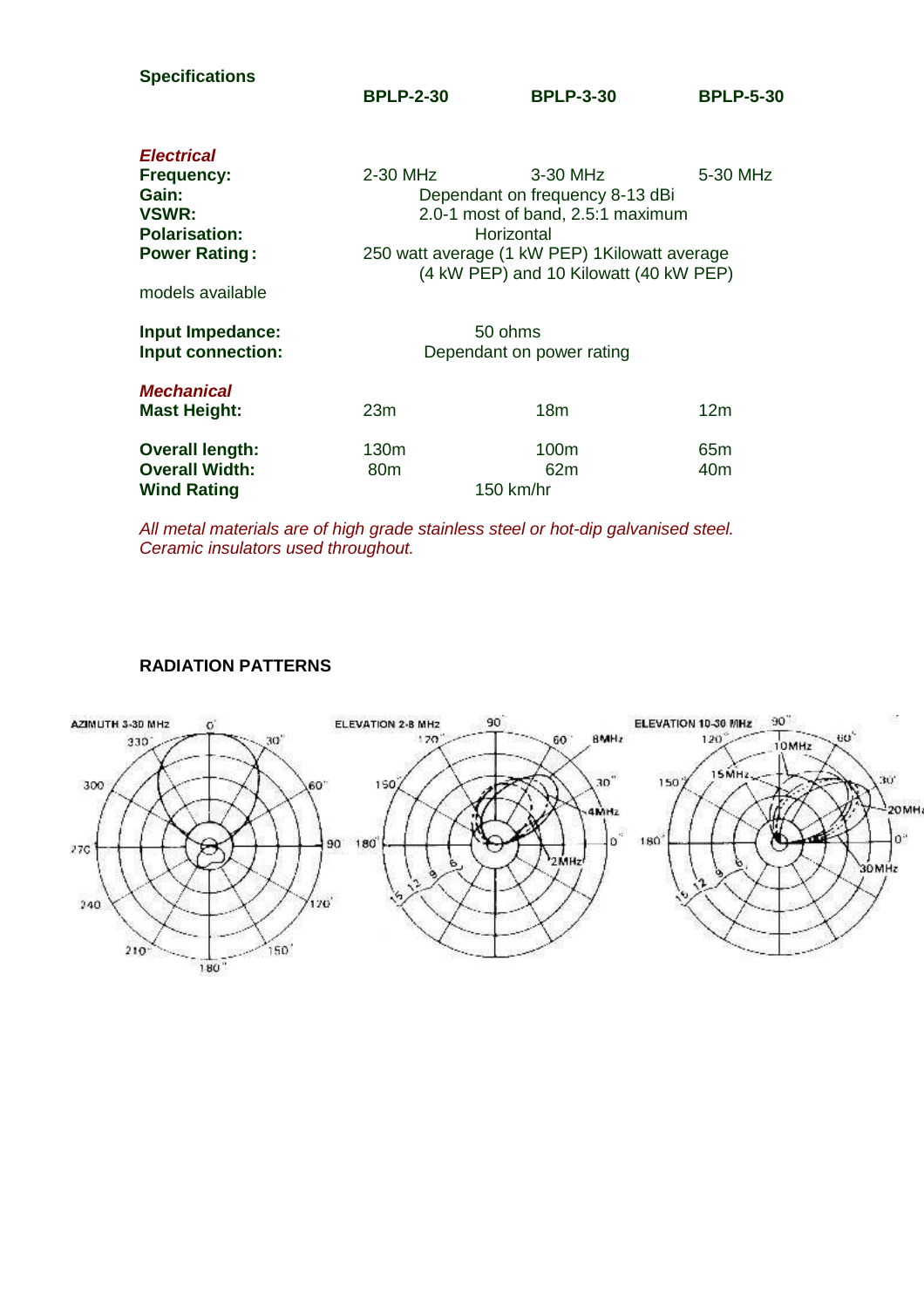## **BROADBAND PROPAGATION**

| <b>Specifications</b>                                                               |                                                                                                                                                                          |                                        |                  |
|-------------------------------------------------------------------------------------|--------------------------------------------------------------------------------------------------------------------------------------------------------------------------|----------------------------------------|------------------|
|                                                                                     | <b>BPLP-2-30</b>                                                                                                                                                         | <b>BPLP-3-30</b>                       | <b>BPLP-5-30</b> |
| <b>Electrical</b>                                                                   |                                                                                                                                                                          |                                        |                  |
| <b>Frequency:</b><br>Gain:<br>VSWR:<br><b>Polarisation:</b><br><b>Power Rating:</b> | 2-30 MHz<br>3-30 MHz<br>5-30 MHz<br>Dependant on frequency 8-13 dBi<br>2.0-1 most of band, 2.5:1 maximum<br>Horizontal<br>250 watt average (1 kW PEP) 1 Kilowatt average |                                        |                  |
| models available                                                                    |                                                                                                                                                                          | (4 kW PEP) and 10 Kilowatt (40 kW PEP) |                  |
| Input Impedance:<br>Input connection:                                               | 50 ohms<br>Dependant on power rating                                                                                                                                     |                                        |                  |
| <b>Mechanical</b><br><b>Mast Height Minimum</b>                                     | 23m                                                                                                                                                                      | 18 <sub>m</sub>                        | 12 <sub>m</sub>  |
| <b>Overall length:</b><br><b>Overall Width:</b><br><b>Wind Rating</b>               | 130m<br>80 <sub>m</sub><br>150 km/hr                                                                                                                                     | 100m<br>62m                            | 65m<br>40m       |

#### **NOTES ON MAST SIZES REQUIRED**

The centre mast heights given are preferred heights for the antenna attachment points. Towers can be higher to suit standard sizes of locally available masts.

Required centre mast types:

Medium-duty, Triangular Section Guyed Butt Mast for the BPLP-2-30 and BPLP-3-30 Light Duty, Triangular section Guyed Butt Mast for the BPLP-5-30